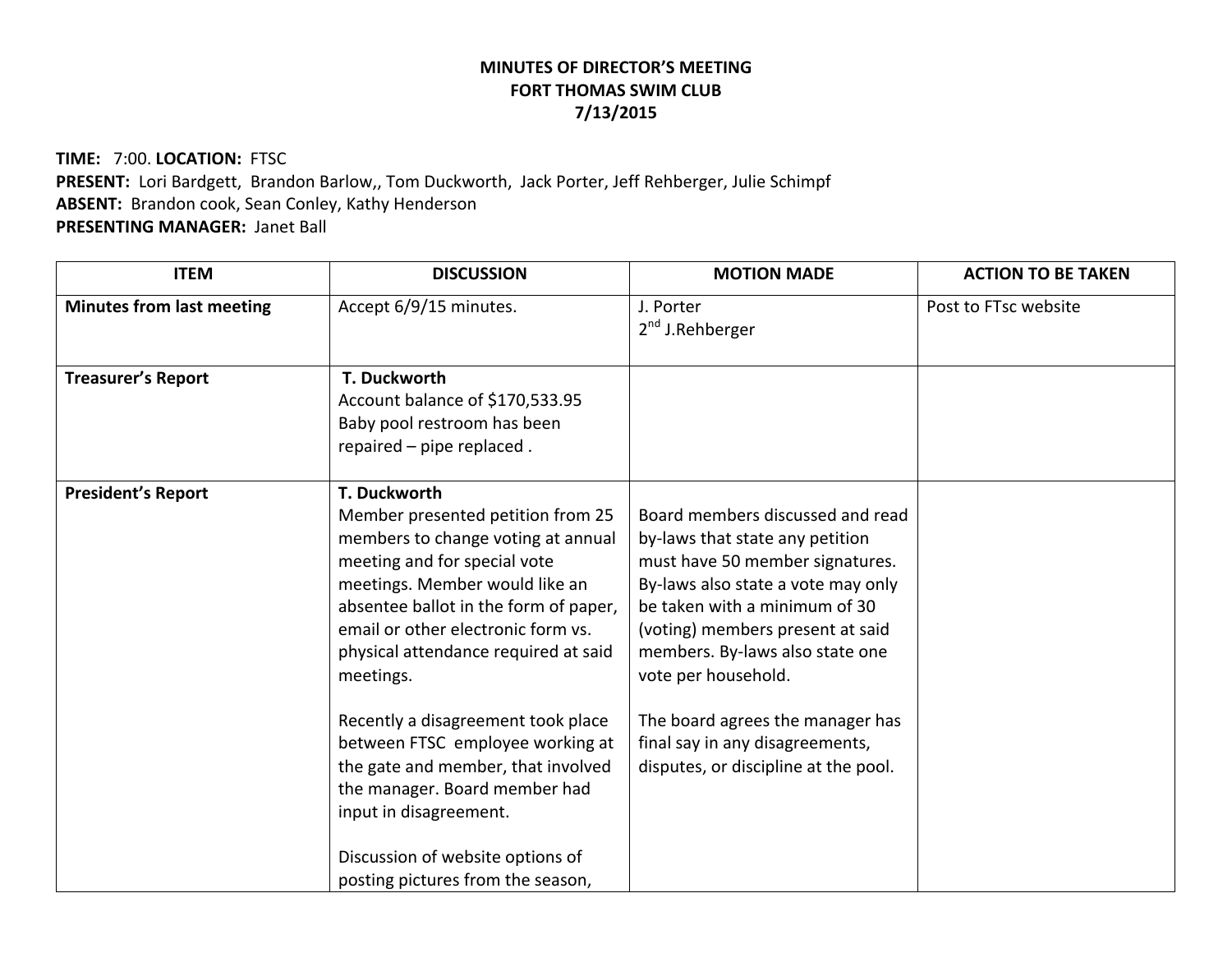|                         | possible voting (see above),                                         |                                                            |  |
|-------------------------|----------------------------------------------------------------------|------------------------------------------------------------|--|
|                         | applications and updating potential                                  |                                                            |  |
|                         | member contact info.                                                 |                                                            |  |
| <b>Manager's Report</b> | D. Brindle                                                           |                                                            |  |
|                         | Guest receipts \$8,430, 368 guest                                    |                                                            |  |
|                         | passes used Concessions \$13,998                                     |                                                            |  |
|                         | Front wall has been repaired                                         |                                                            |  |
|                         | Health department inspection                                         |                                                            |  |
|                         | required baby pool gate be self-<br>closing. Water line replaced and |                                                            |  |
|                         | computers are working. Swim                                          |                                                            |  |
|                         | lessons over as of 7/10/15 and were                                  |                                                            |  |
|                         | well attended.                                                       |                                                            |  |
|                         |                                                                      |                                                            |  |
| <b>Pool and Grounds</b> | <b>B. Cook &amp; S. Conley</b>                                       | No report.                                                 |  |
| <b>Swim and Dive</b>    | J. Rehberger                                                         | Dive meet 7/14 pm                                          |  |
| Membership              | L. Bardgett                                                          | 4 families accepted memberships.                           |  |
|                         |                                                                      | Discussion of timeliness of                                |  |
|                         |                                                                      | acceptance and paying deposit and                          |  |
|                         |                                                                      | dues.                                                      |  |
| <b>Activities</b>       | J. Porter                                                            | Due to bad weather, 7/12 grill out                         |  |
|                         |                                                                      | was poorly attended (25                                    |  |
|                         |                                                                      | sandwiches grilled)<br>Low # of RSVPs for ladies luncheon. |  |
|                         |                                                                      | Also due to unseasonable weather                           |  |
|                         |                                                                      | Temporary liquor license issued for                        |  |
|                         |                                                                      | ladies license - requires                                  |  |
|                         |                                                                      | background check of individual                             |  |
|                         |                                                                      | applicant.                                                 |  |
| <b>Old Business</b>     | Need to purchase container for                                       |                                                            |  |
|                         | cigarette butts.                                                     |                                                            |  |
|                         | T. Duckworth checked with the city.                                  |                                                            |  |
|                         | FTSC owns the road behind club, but                                  |                                                            |  |